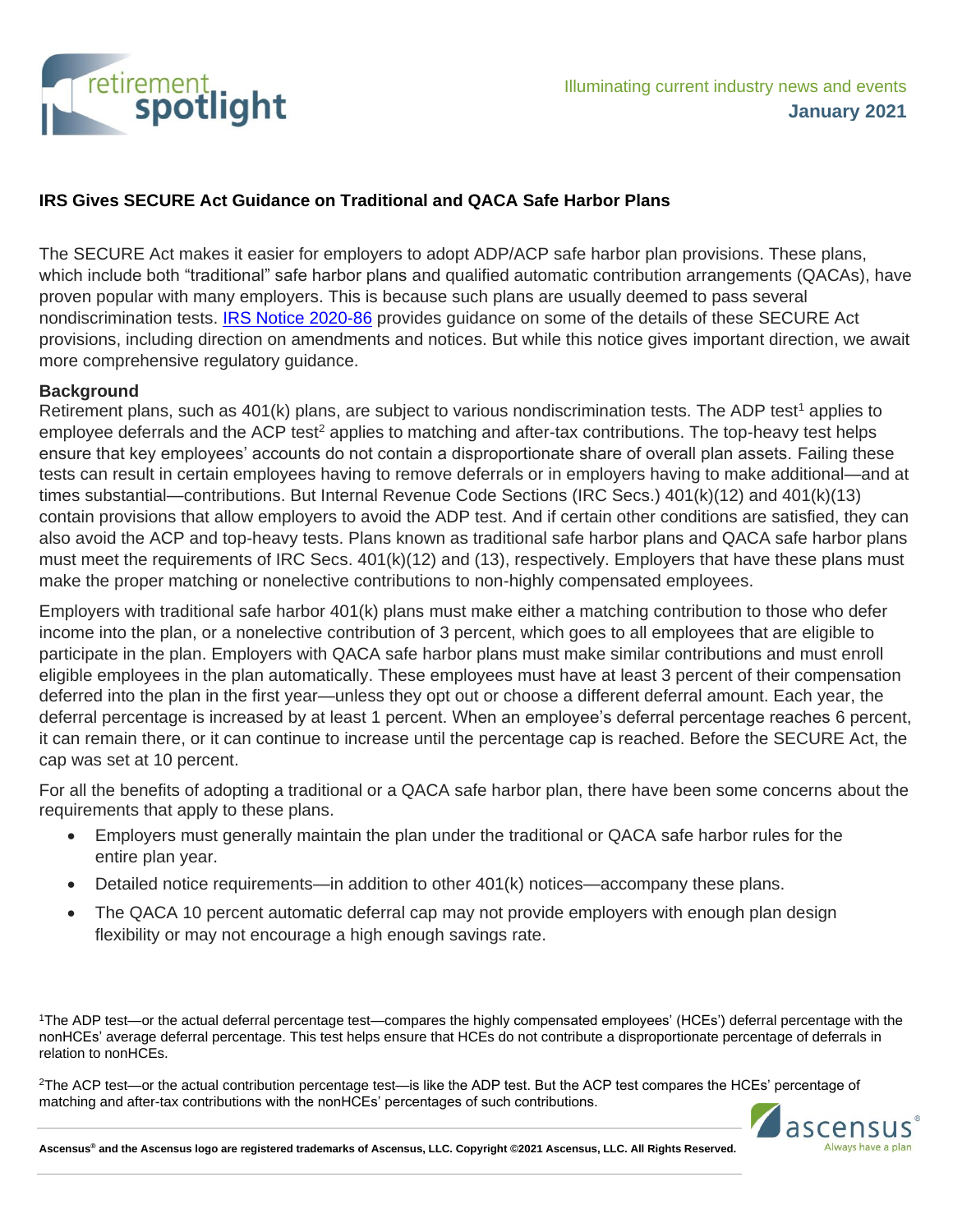# **SECURE Act Provisions**

The SECURE Act, generally effective for plan years beginning on or after January 1, 2020, provides relief from some of the restrictions of the previous rules.

**QACA plans now have a higher cap on deferral percentages – Instead of the previous 10 percent cap on** automatic deferrals, QACAs now have a maximum 15 percent default deferral rate. During the initial plan year, employers may automatically enroll eligible employees at a default rate ranging from 3 percent to 10 percent of their compensation. Employers may then automatically increase the deferral rate to 15 percent in the second year. Most employers, however, will likely increase the deferral rates more gradually. (The QACA rules still require the automatic deferral amount to be at least 4 percent in the second year, 5 percent in the third year, and 6 percent in the fourth year.)

# *Employers that make nonelective contributions may have reduced notice requirements and more*

*opportunities to adopt a safe harbor feature –* Under the old rules, an employer could amend an existing 401(k) plan to add a safe harbor nonelective contribution up to 30 days before the end of the plan year. But this was only allowed if the employer provided a contingent notice before the start of the plan year *and* a follow-up notice 30 days before the end of the plan year. Now, an employer may more easily adopt a safe harbor nonelective contribution design mid-year—without first providing notices—but only if the contribution is made on employees' full-year compensation. This change allows employers to amend their plans, for example, if they discover that they are failing the ADP test for the current year. By adopting a safe harbor nonelective contribution feature, an employer may avoid the ADP test—and usually the ACP and top-heavy tests, as well. But specific contribution and timing rules apply.

- As before, an employer may amend the plan up to 30 days before the end of the current plan year. Eligible participants must still receive a 3 percent nonelective contribution based on their full-year compensation. But in some cases, the SECURE Act removed the need to provide a contingent and follow-up notice.
- The SECURE Act now allows an employer to amend the plan up to the end of the *following* plan year, but only if eligible participants receive a 4 percent nonelective contribution based on full-year compensation. For example, an employer could add a safe harbor feature to a calendar-year plan for 2020 up until December 31, 2021.

### **Notice 2020-86 Provides Details**

Notice 2020-86 offers guidance on both the QACA default deferral cap and on electing safe harbor 401(k) status. The notice also acknowledges that more complete guidance is needed, stating that the notice "is intended to assist taxpayers by providing guidance on particular issues while the Treasury Department and the IRS develop regulations to fully implement these sections of the SECURE Act."

While more than half of the notice deals with a variety of specific notice issues, the following items are the most relevant.

*The 15 percent cap on QACA default deferrals –* Employers may choose to amend their QACA plans to reflect the increase in the maximum automatic deferral percentage to 15 percent. For example, an employer with a plan that expressly limits the default deferral percentage to 10 percent may retain this provision.

But the notice also addresses other plans that may incorporate the maximum default percentage by reference to the statute. Because the SECURE Act raised the statutory cap to 15 percent, those employers that apply the statutory limit in the plan will raise the plan's cap to 15 percent by default. On the other hand, for a plan that incorporates the statutory limit, the employer could keep the cap at 10 percent. But the employer would have to document this decision, continue to consistently apply this cap, and amend the plan by the deadline (discussed below).

*Notice requirements –* Traditional and QACA safe harbor regulations have allowed a safe harbor provision to be added to a 401(k) plan mid-year if the employer 1) gives the nonelective safe harbor contribution (versus a matching contribution) and 2) provides the proper notices. The regulations required two distinct notices: a

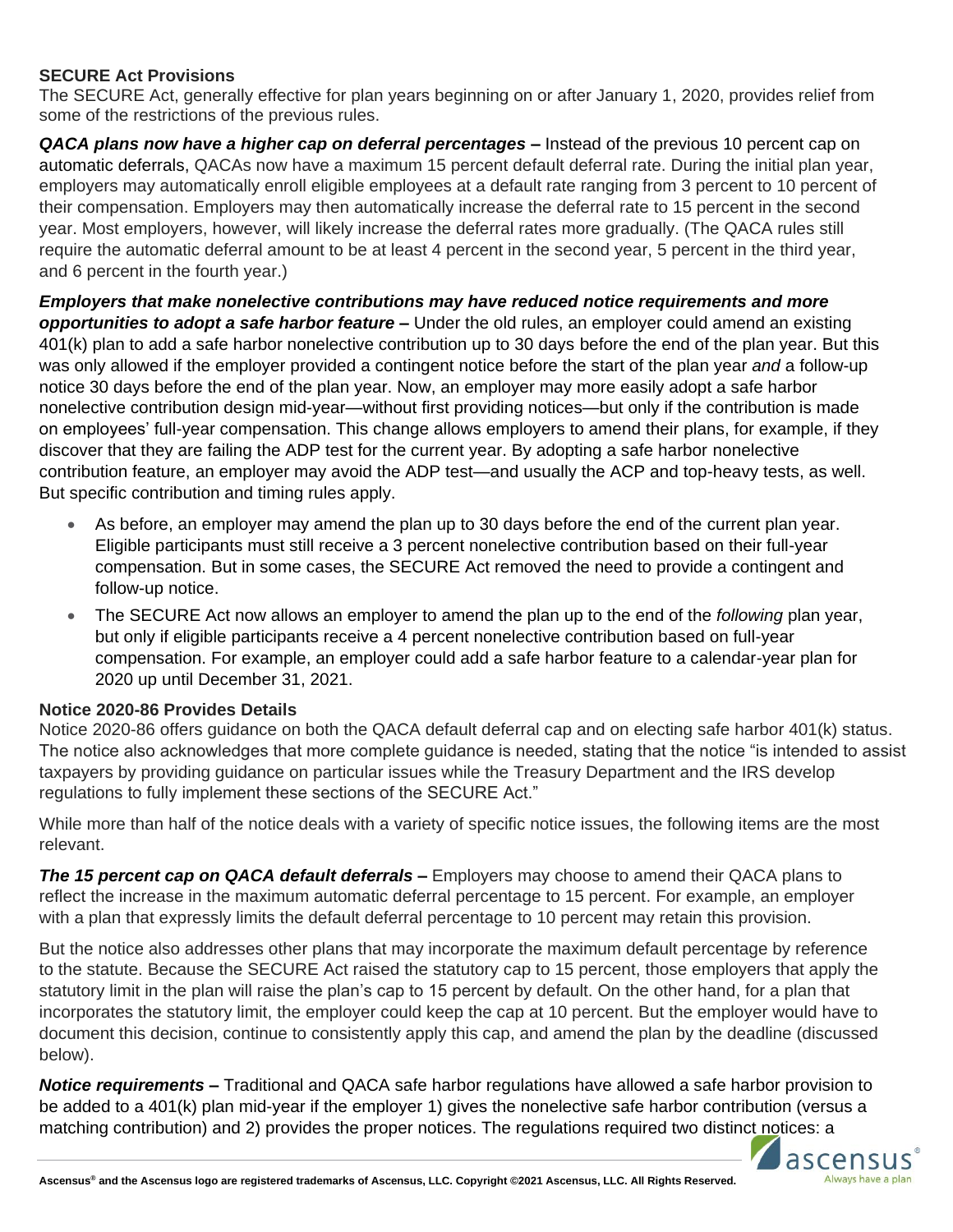contingent notice and a follow-up notice. The contingent notice was required to be given a reasonable time before the beginning of each plan year, specifying that the plan *may* be amended mid-year to provide a nonelective contribution to satisfy the safe harbor rules. A follow-up notice would be required—at least 30 days before the end of the plan year—if the employer amended the plan mid-year to adopt the safe harbor provision.

- The SECURE Act eliminated the notice requirements in IRC Secs. 401(k)(12) and 401(k)(13) for employers that adopt a nonelective safe harbor feature. For example, consider a 401(k) plan that has only a deferral feature and no employer contributions. If an employer determines during the year that the plan will fail the ADP test, providing a 3 percent nonelective contribution will allow the plan to be treated as passing the test. (If no other contributions are made, the plan is also deemed to pass the ACP test and the top-heavy test.)
- The SECURE Act did not, however, eliminate the notice requirements of IRC Sec.  $401(m)(11)$ , which address the ACP test requirements for plans that provide for matching (or after-tax) contributions. Consequently, plans that allow for matching contributions that fall within the ACP test safe harbor limitations (e.g., no match on deferrals that exceed 6 percent of a participant's compensation) are still subject to the notice requirements that normally apply to traditional safe harbor plans. The result is different for QACA arrangements where employers are making safe harbor nonelective contributions. This is because the SECURE Act *did* eliminate the safe harbor notice requirement under IRC Sec. 401(m)(12) for those plans. QACA arrangements are, however, still subject to annual notice requirements that allow plan participants to opt out of automatic contributions.
- Notice 2020-86 uses several examples to illustrate when various notices are required. Some of these examples also show the complexities of the notice requirements. In Q&A 4, the notice uses an example of a 401(k) plan that meets the ADP safe harbor nonelective contribution requirement and also provides matching contributions that are *not* intended to satisfy ACP safe harbor rules. The plan does not need to satisfy the ADP or ACP safe harbor notice requirements, but it must satisfy the ACP test.
- Notice 2020-86 points out that the requirements for permissible reduction or suspension of safe harbor contributions have not changed. For example, if an employer wishes to amend a plan to remove the safe harbor contribution requirements during a plan year, it either 1) must be operating at an economic loss, or 2) must have included in the notice a statement that the plan may be amended during the year to reduce or suspend contributions. While certain notice requirements have been eliminated, employers wishing to retain the option to reduce or suspend contributions should continue providing this language to participants.
- Notice 2020-86 addresses numerous combinations of nonelective and matching contributions for both traditional and QACA safe harbor plans. But because the IRS is expected to release additional guidance, employers may choose to continue providing the same safe harbor notices that they have been providing—even if they may not be required to in every case.
- To assist with providing notices in general, Q&A 7 contains further relief. For the first plan year beginning after December 31, 2020, safe harbor notices will be considered timely if given to each eligible employee 30 days before the beginning of the plan year or January 31, 2021, whichever is later. For calendar-year plans, this gives employers approximately 60 days more than normally allowed.

*Amendment requirements –* Throughout Notice 2020-86, the IRS points out that employers must generally amend their plans for SECURE Act provisions by the end of the plan year that starts on or after January 1, 2022. (Governmental plans have two additional years to amend.) Of course, plans must operationally comply with whatever plan provision is in effect before the formal amendment. In addition, a plan may be amended after the applicable SECURE Act plan amendment deadline, in accordance with the plan amendment provisions that apply to adopting the nonelective safe harbor provisions in the SECURE Act. So if adopting a 3 percent nonelective contribution in the current year, the employer must amend the plan before the 30<sup>th</sup> day before the end of the plan year. If adopting a 4 percent nonelective safe harbor contribution for the previous plan year, the employer must amend the plan by the end of year following the year to which the amendment applies.